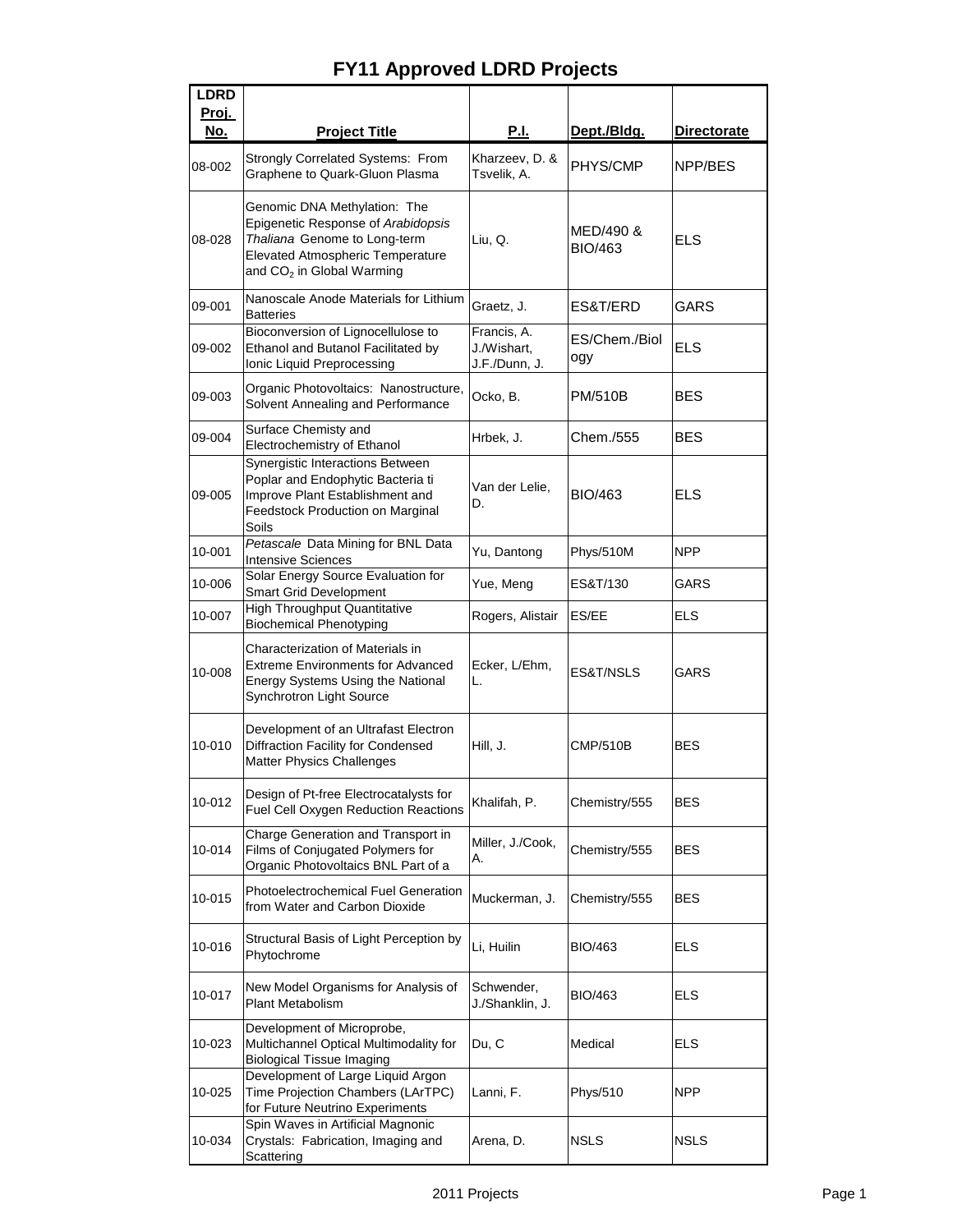| <b>LDRD</b>  |                                                                                                                     |                    |                 |                    |
|--------------|---------------------------------------------------------------------------------------------------------------------|--------------------|-----------------|--------------------|
| <u>Proj.</u> |                                                                                                                     |                    |                 |                    |
| <u>No.</u>   | <b>Project Title</b>                                                                                                | <u>P.I.</u>        | Dept./Bldg.     | <b>Directorate</b> |
| 10-038       | Atomic Structure and Bonding of<br>Cellulose                                                                        | Davenport, J.      | <b>CSC/463B</b> | <b>ELS</b>         |
| 10-039       | <b>EIC Polarized Electron Gun</b>                                                                                   | Ben-Zvi, I.        | C-AD/817        | <b>NPP</b>         |
| 10-040       | Development of a Laser System for<br>Driving the Photocathode of the<br>Polarized Electron Source for the EIC       | Rao, T.            | IO/535          | <b>NPP</b>         |
| 10-041       | Simulation, Design, and Prototyping of<br>an FEL, for Proof-of-Principle of<br><b>Coherent Electron Cooling</b>     | Litvinenko, V.     | C-AD/817        | <b>NPP</b>         |
| 10-042       | Realization of an e+A Physics Event<br>Generator for the EIC                                                        | Ullrich, T.        | Phys./510       | <b>NPP</b>         |
| 10-043       | Exploring Signatures of Saturation and<br>Universality in e+A Collisions at eRHIC                                   | Venugopalan,<br>R. | Phys./510       | <b>NPP</b>         |
| 10-044       | Electroweak Physics with an Electron<br>Ion Collider                                                                | Marciano, W.       | Phys./510       | <b>NPP</b>         |
| 10-045       | <b>LSST - Astrophysics and Cosmology</b><br>Initiative                                                              | Sheldon, E.        | Phys./510       | <b>NPP</b>         |
| 10-052       | <b>Enzymatic Control of Plant Cell</b><br>Properties that Impact Conversion to<br><b>Biofuels</b>                   | Freimuth, P.       | <b>BIO/463</b>  | <b>ELS</b>         |
| 11-001       | Cloud and Precipitation 4D Radar<br>Science                                                                         | Giangrande, S.     | ESD/ASD         | <b>ELS</b>         |
| 11-002       | A Novel Approach to Parameterized<br>Sub-Grid Processes in Climate Models                                           | Huang, D.          | ESD/ASD         | <b>ELS</b>         |
| 11-007       | Deciphering the Molecular<br>Mechanisms of Lignin Precursor<br>Transportation                                       | Liu, C.-J.         | Biology         | <b>ELS</b>         |
| 11-008       | Touchless Micro-Crystallography                                                                                     | Soares, A. S.      | Biology         | <b>ELS</b>         |
| 11-012       | Multiscale Complexity of Energy and<br>Material Use: Integrated Assessment<br>of Technology and Policy Alternatives | Choi, J.-K.        | ES&T            | GARS               |
| 11-016       | Indium Iodide (InI) - A Potential Next-<br><b>Generation Room-Temperature</b><br><b>Radiation Detector</b>          | Hossain, A.        | <b>NN</b>       | <b>GARS</b>        |
| 11-017       | Visualization Support Infrastructure for<br>Global Climate Modeling with a Focus<br>on the BNL FASTER Project       | McGuigan, M.       | <b>CSC/463B</b> | <b>ELS</b>         |
| 11-020       | Single Crystal Growth of Novel Energy<br>Materials by High Pressure Method                                          | Gu, G.             | CMP&MS          | <b>BES</b>         |
| 11-023       | Complex Networks Approach to Power<br><b>Grid Design and Stability</b>                                              | Maslov, S.         | CMP&MS          | <b>BES</b>         |
| 11-025       | Protein Microcrystal Dynamics by<br><b>Coherent X-Ray Scattering</b>                                                | Fluerasu, A.       | NSLS-II         | LS.                |
| 11-027       | High-Resolution Biological Imaging by<br>X-Ray Diffraction Microscopy                                               | Lima, E.           | NSLS-II         | <b>LS</b>          |
| 11-030       | Sub-10 nm Resolution Soft X-Ray<br>Microscopy of Organic Nano-Materials<br>by Novel Diffraction Methods             | Shapiro, D.        | NSLS-II         | LS                 |
| 11-032       | 2D Membrane Solution Scattering for<br>Probing the Structures of Membrane<br>Proteins                               | Yang, L.           | <b>NSLS</b>     | LS                 |

## **FY11 Approved LDRD Projects**